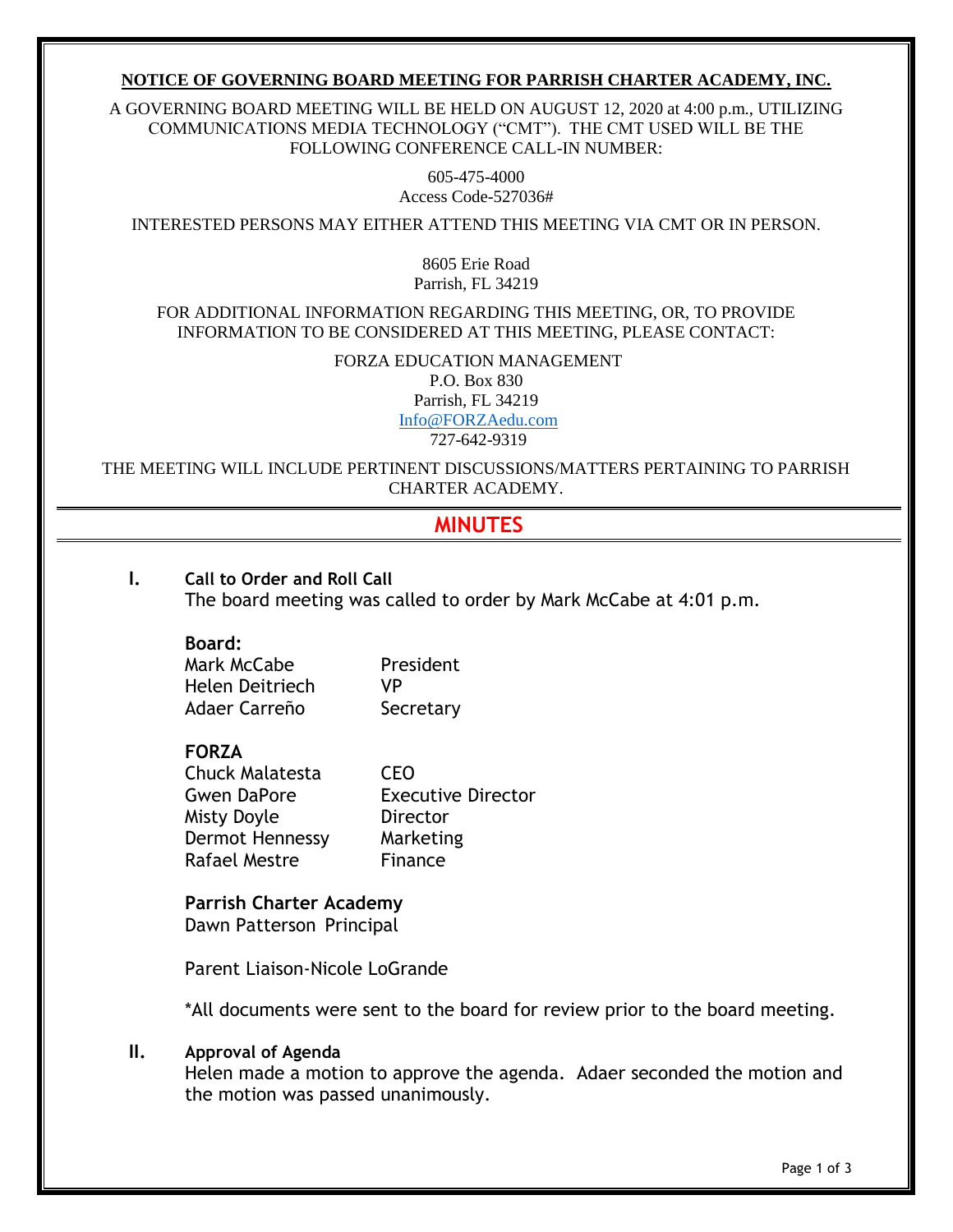# **III. Approval of Minutes:**

Mark made a motion to approve the minutes from the previous board meeting. Helen seconded the motion and the motion was passed unanimously.

## **IV. Old Business: N/A**

#### **V. New Business**

#### **A. Treasurer's Report**

Rafael gave a detailed summary of the financials. There were no questions from the board.

## **B. Approve and Execute Financials for May and June 2020** Mark made a motion to approve the financials for May and June. Adaer seconded the motion and the motion was passed unanimously.

## **C. Approve Revised School Calendar**

The school calendar was revised to accommodate the late start due to COVID-19. Helen made a motion to approve the revised calendar. Mark seconded the motion and the motion passed unanimously.

## **D. Approve Innovative State Plan**

The plan was created by FORZA Education Management, Mrs. Patterson, and the board of directors. Adaer made a motion to approve PCA's Innovative State Plan. Mark seconded the motion and the motion passed unanimously.

## **E. Approve Parent & Student and Virtual Guidelines**

The Parent-Student and Virtual Guidelines were created by FORZA Education Management, Mrs. Patterson, and the board of directors. The guidelines are subject to change as the CDC and state guidelines change. Helen made a motion to approve the guidelines. Adaer seconded the motion and the motion passed unanimously.

## **F. Approve Employee and Student Policy Documents**

The Employee and Student Policy documents were created by FORZA Education Management, Mrs. Patterson, and the board of directors. Mark made a motion to approve the policies. Helen seconded the motion and the motion passed unanimously.

## **G. Approve Use Agreement with FORZA Child Development Center**

The board of directors reviewed the FORZA Child Development Center Use Agreement prior to the board meeting. There were no questions regarding the Use Agreement. Helen made a motion to approve the Agreement. Adaer seconded the motion and the motion passed unanimously.

## **VI. Reports**

- **A. Principal's Report**
- **B. FORZA Education Management Report**